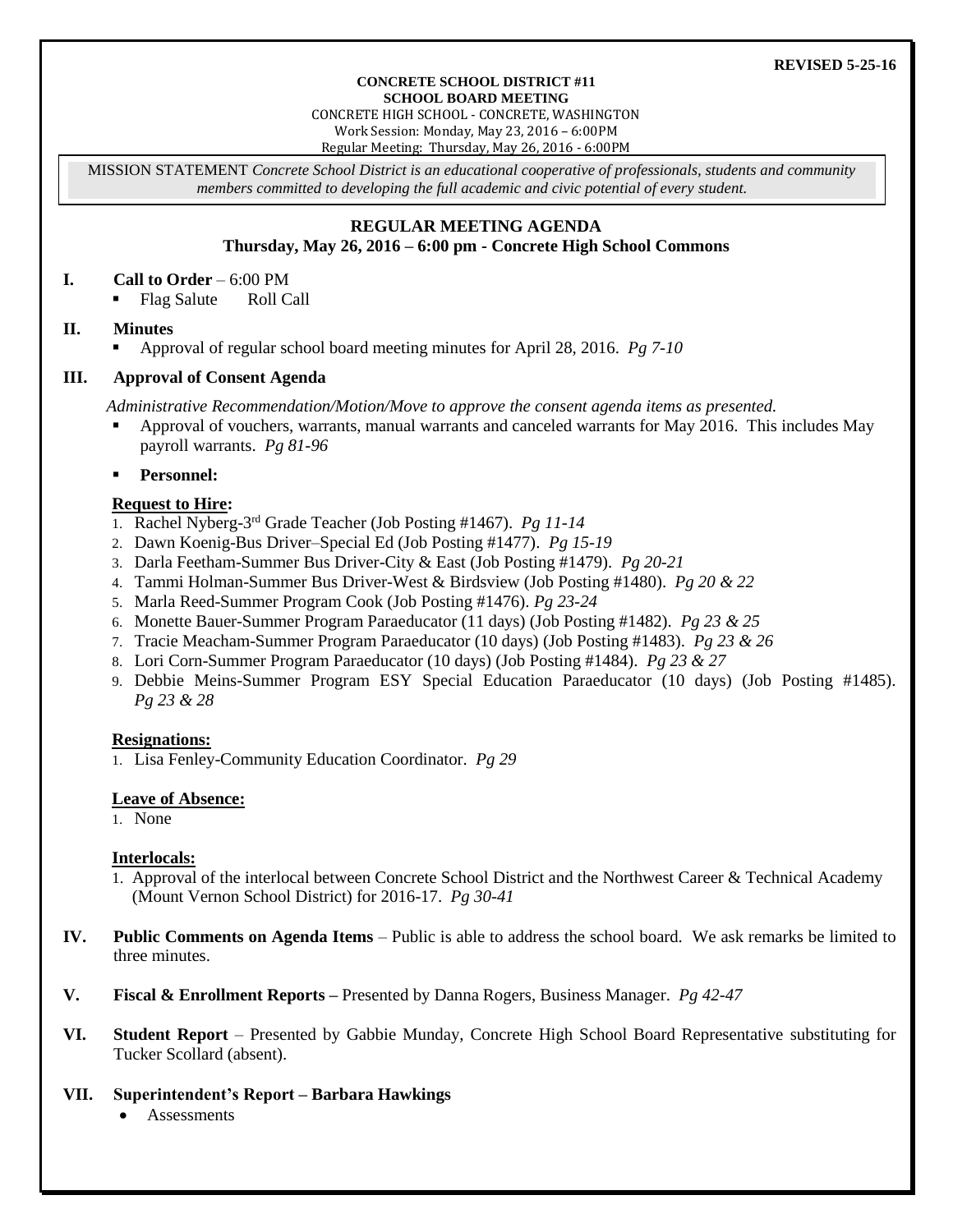#### **REVISED 5-25-16**

#### **VIII. Professional Excellence – Barbara Hawkings, Superintendent**

Susan Jarmin - Cook

### **IX. Old Business**

- *A.* Request approval of the final reading of revised policy 3210-Nondiscrimination Barbara Hawkings. *Administrative Recommendation Action/Motion/Move to approve the final reading of revised policy 3210-Nondiscrimination. Pg (See April 2016 board packet).*
- *B.* Request approval of the final reading of policy 4217-Effective Communication Barbara Hawkings. *Administrative Recommendation Action/Motion/Move to approve the final reading of policy 4217-Effective Communication. Pg (See April 2016 board packet).*
- *C.* Request approval of the final reading of revised policy 6220-Bid Requirements Barbara Hawkings. *Administrative Recommendation Action/Motion/Move to approve the final reading of revised policy 6220-Bid Requirements. Pg (See April 2016 board packet).*

### **X. New Business**

- *A.* Request approval of the 2016-17 Concrete Middle/High School Athletics/Activities Code Mike Holbrook. *Administrative Recommendation Action/Motion/Move to request approval of the 2016-17 Concrete Middle/High School Athletics/Activities Code. Pg 48-64*
- *B.* Request approval of an in-lieu of transportation contract for Laura Gray for the remainder of the 2015-16 school year – Leilani Thomas. *Administrative Recommendation Action/Motion/Move to approve an in-lieu of transportation contract for Laura Gray for the remainder of the 2015-16 school year. Pg 65-67*
- *C.* Request approval of the CPM (College Preparatory Mathematics) adoption Leilani Thomas. *Administrative Recommendation Action/Motion/Move to request approval of the CPM (College Preparatory Mathematics) adoption. Pg 68*
- *D.* Request approval of the first reading of revised policy 2161-Special Education and Related Services for Eligible Students – Barbara Hawkings. *Administrative Recommendation Action/Motion/Move to approve the first reading of revised policy 2161-Special Education and Related Services for Eligible Students. Pg 69-71*
- *E.* Request approval of the first reading of revised policy 3210-Nondiscrimination Barbara Hawkings. *Administrative Recommendation Action/Motion/Move to approve the first reading of revised policy 3210-Nondiscrimination. Pg 72-73*
- *F.* Request approval of Resolution #1184 Delegating Authority to WIAA for 2016-17 Barbara Hawkings. *Administrative Recommendation Action/Motion/Move to request approval of Resolution # 1184 Delegating Authority to WIAA for 2016-17. Pg 74-75*
- *G.* Request approval of the 2016-17 middle school and high school coaches/extracurricular staffing proposal – Barbara Hawkings. *Administrative Recommendation Action/Motion/Move to request approval of the 2016-17 middle school and high school coaches/extracurricular staffing proposal. Pg 76*
- *H.* Request approval of the 2016-17 classified staffing proposal Barbara Hawkings. *Administrative Recommendation Action/Motion/Move to request approval of the 2016-17 classified staffing proposal. Pg 77-78*